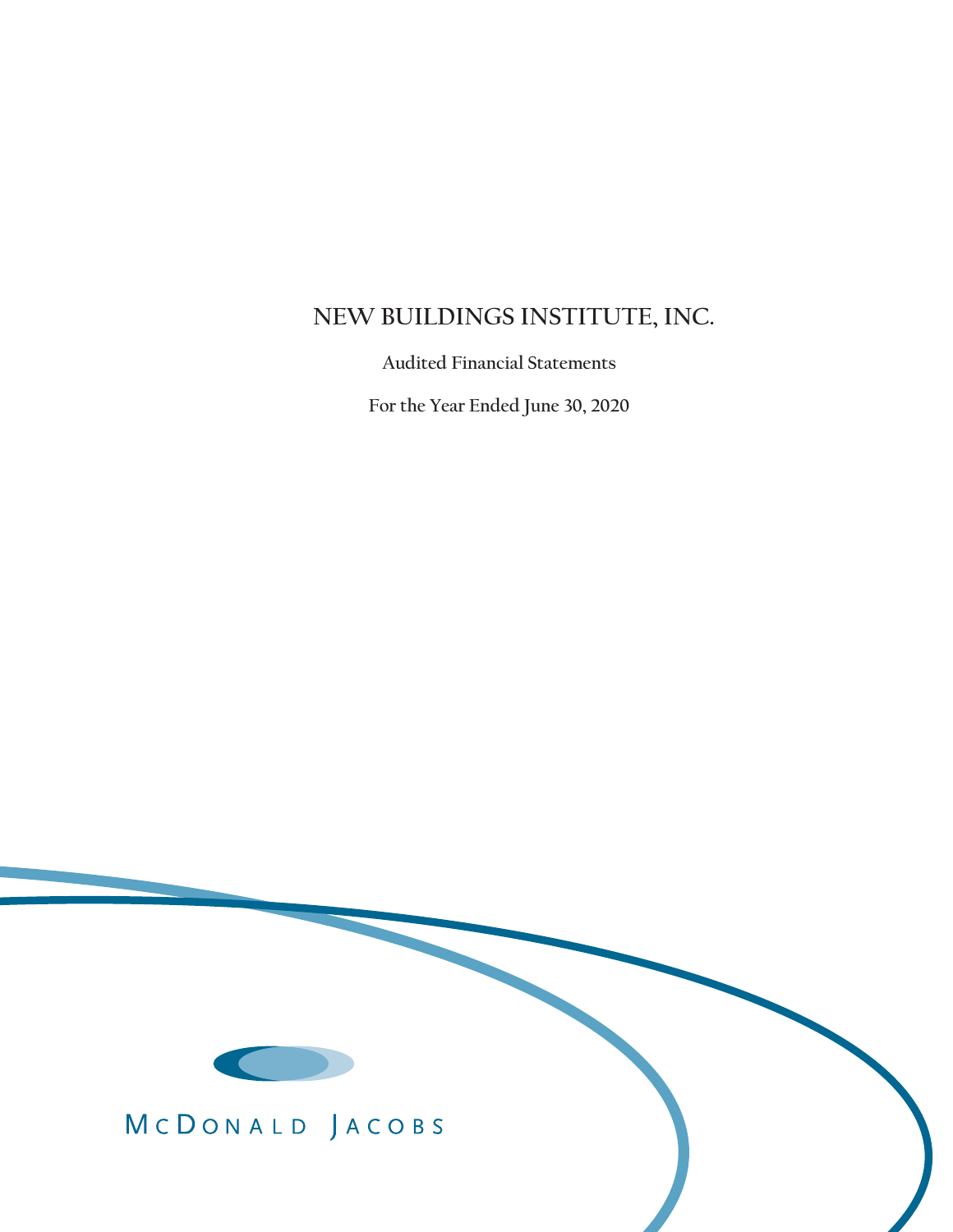

### **INDEPENDENT AUDITOR'S REPORT**

To the Board of Directors New Buildings Institute, Inc.

We have audited the accompanying financial statements of New Buildings Institute, Inc. (the Institute) (a nonprofit corporation), which comprise the statement of financial position as of June 30, 2020, and the related statements of activities, functional expenses, and cash flows for the year then ended, and the related notes to the financial statements.

### **Management's Responsibility for the Financial Statements**

Management is responsible for the preparation and fair presentation of these financial statements in accordance with accounting principles generally accepted in the United States of America; this includes the design, implementation, and maintenance of internal control relevant to the preparation and fair presentation of financial statements that are free from material misstatement, whether due to fraud or error.

### **Auditor's Responsibility**

audit. We conducted our audit in accordance with auditing standards generally<br>accepted in the United States of America. Those standards require that we plan and Our responsibility is to express an opinion on these financial statements based on our audit. We conducted our audit in accordance with auditing standards generally perform the audit to obtain reasonable assurance about whether the financial statements are free from material misstatement.

An audit involves performing procedures to obtain audit evidence about the amounts and disclosures in the financial statements. The procedures selected depend on the auditor's judgment, including the assessment of the risks of material misstatement of the financial statements, whether due to fraud or error. In making those risk assessments, the auditor considers internal control relevant to the Institute's preparation and fair presentation of the financial statements in order to design audit procedures that are appropriate in the circumstances, but not for the purpose of expressing an opinion on the effectiveness of the Institute's internal control. Accordingly, we express no such opinion. An audit also includes evaluating the appropriateness of accounting policies used and the reasonableness of significant accounting estimates made by management, as well as evaluating the overall presentation of the financial statements.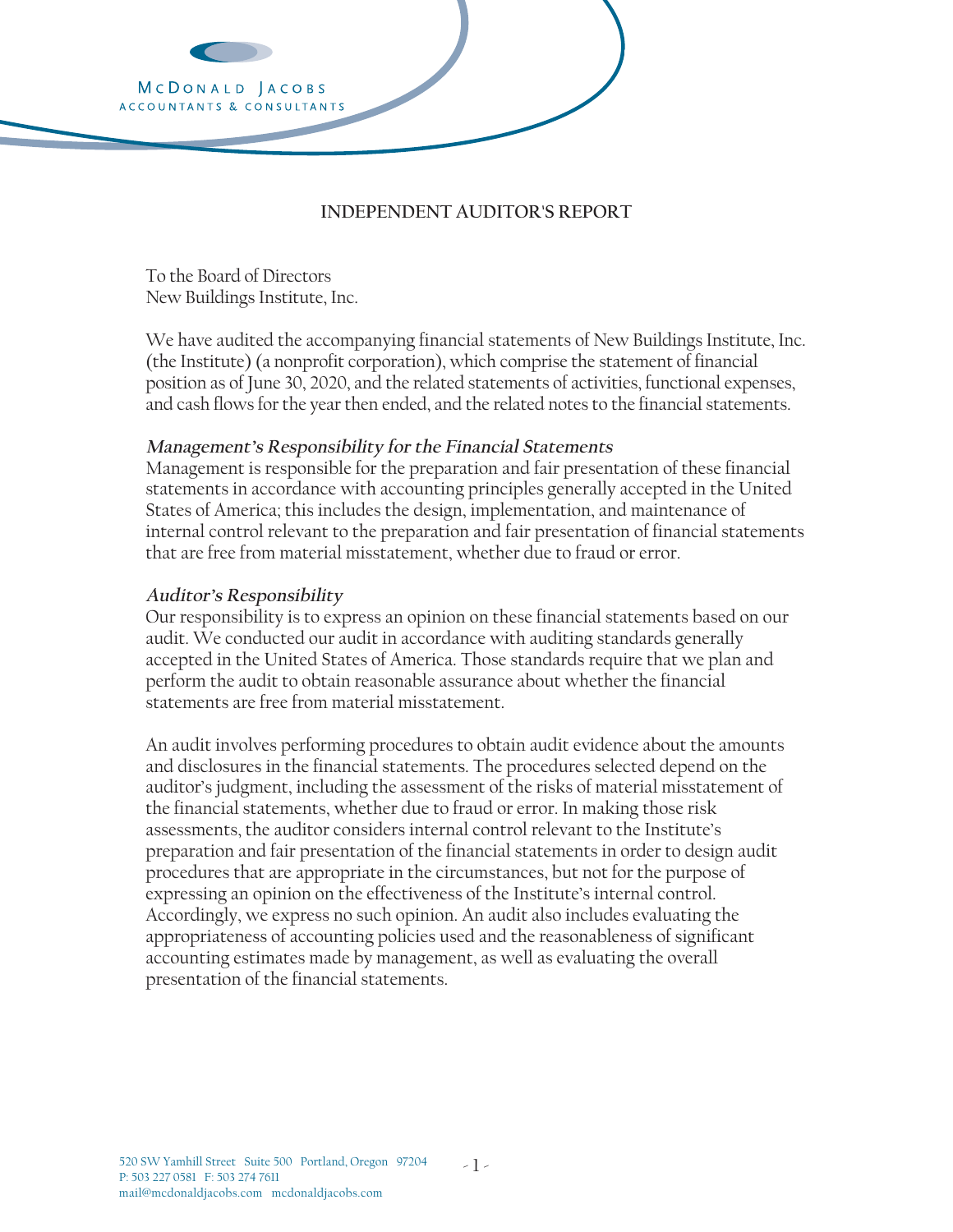We believe that the audit evidence we have obtained is sufficient and appropriate to provide a basis for our audit opinion.

### **Opinion**

In our opinion, the financial statements referred to above present fairly, in all material respects, the financial position of New Buildings Institute, Inc., and changes in its net assets and its cash flows for the year then ended in accordance with accounting principles generally accepted in the United States of America.

### **Report on Summarized Comparative Information**

We have previously audited New Buildings Institute's 2019 financial statements, and we expressed an unmodified audit opinion on those audited financial statements in our report dated October 22, 2019. In our opinion, the summarized comparative information presented herein as of and for the year ended June 30, 2019 is consistent, in all material respects, with the audited financial statements from which it has been derived.

McDonald Jacobs, P.C.

Portland, Oregon October 27, 2020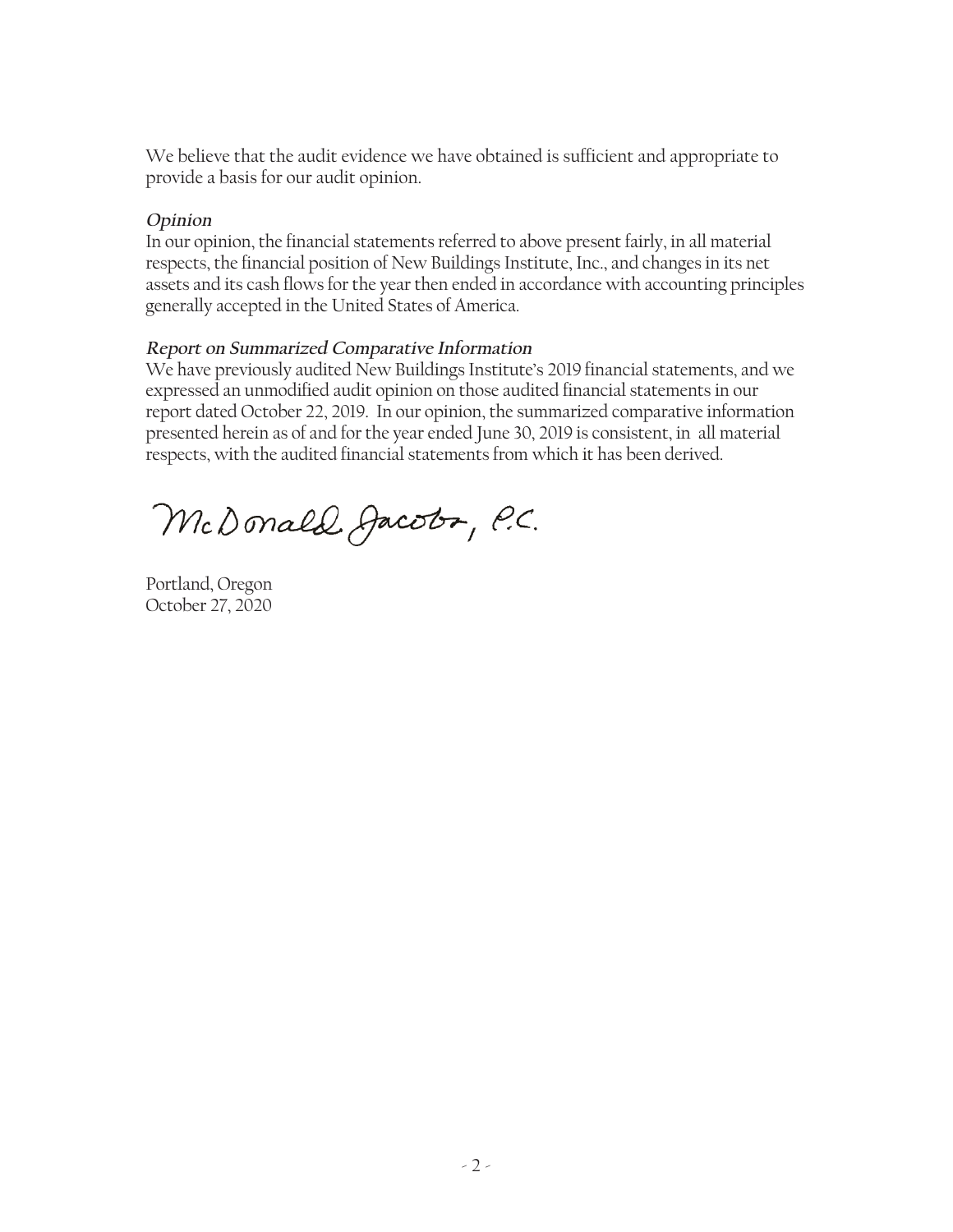# **NEW BUILDINGS INSTITUTE, INC. STATEMENT OF FINANCIAL POSITION June 30, 2020 (With comparative totals for 2019)**

|                                                                                                                                                                             | 2020                                                      | 2019                                                     |
|-----------------------------------------------------------------------------------------------------------------------------------------------------------------------------|-----------------------------------------------------------|----------------------------------------------------------|
| <b>ASSETS</b>                                                                                                                                                               |                                                           |                                                          |
| Cash and cash equivalents<br>Contracts receivable<br>Prepaid expenses and other assets                                                                                      | 3,022,729<br>\$<br>408,464<br>43,911                      | 1,789,010<br>$\mathcal{S}$<br>998,417<br>46,957          |
| Property and equipment, net                                                                                                                                                 | 24,245                                                    | 29,320                                                   |
| <b>TOTAL ASSETS</b>                                                                                                                                                         | 3,499,349                                                 | 2,863,704<br>\$                                          |
| <b>LIABILITIES AND NET ASSETS</b>                                                                                                                                           |                                                           |                                                          |
| Liabilities:<br>Accounts payable<br>Accrued personnel expenses<br>Deferred revenue<br>Refundable advance                                                                    | $\frac{1}{2}$<br>258,518<br>211,911<br>497,698<br>393,475 | $\mathcal{S}$<br>807,526<br>194,213<br>226,373           |
| Total liabilities                                                                                                                                                           | 1,361,602                                                 | 1,228,112                                                |
| Net assets:<br>Without donor restrictions:<br>Undesignated<br>Net property and equipment<br>Total without donor restrictions<br>With donor restrictions<br>Total net assets | 1,803,084<br>24,245<br>1,827,329<br>310,418<br>2,137,747  | 1,387,043<br>29,320<br>1,416,363<br>219,229<br>1,635,592 |
| <b>TOTAL LIABILITIES AND NET ASSETS</b>                                                                                                                                     | 3,499,349<br>\$                                           | \$<br>2,863,704                                          |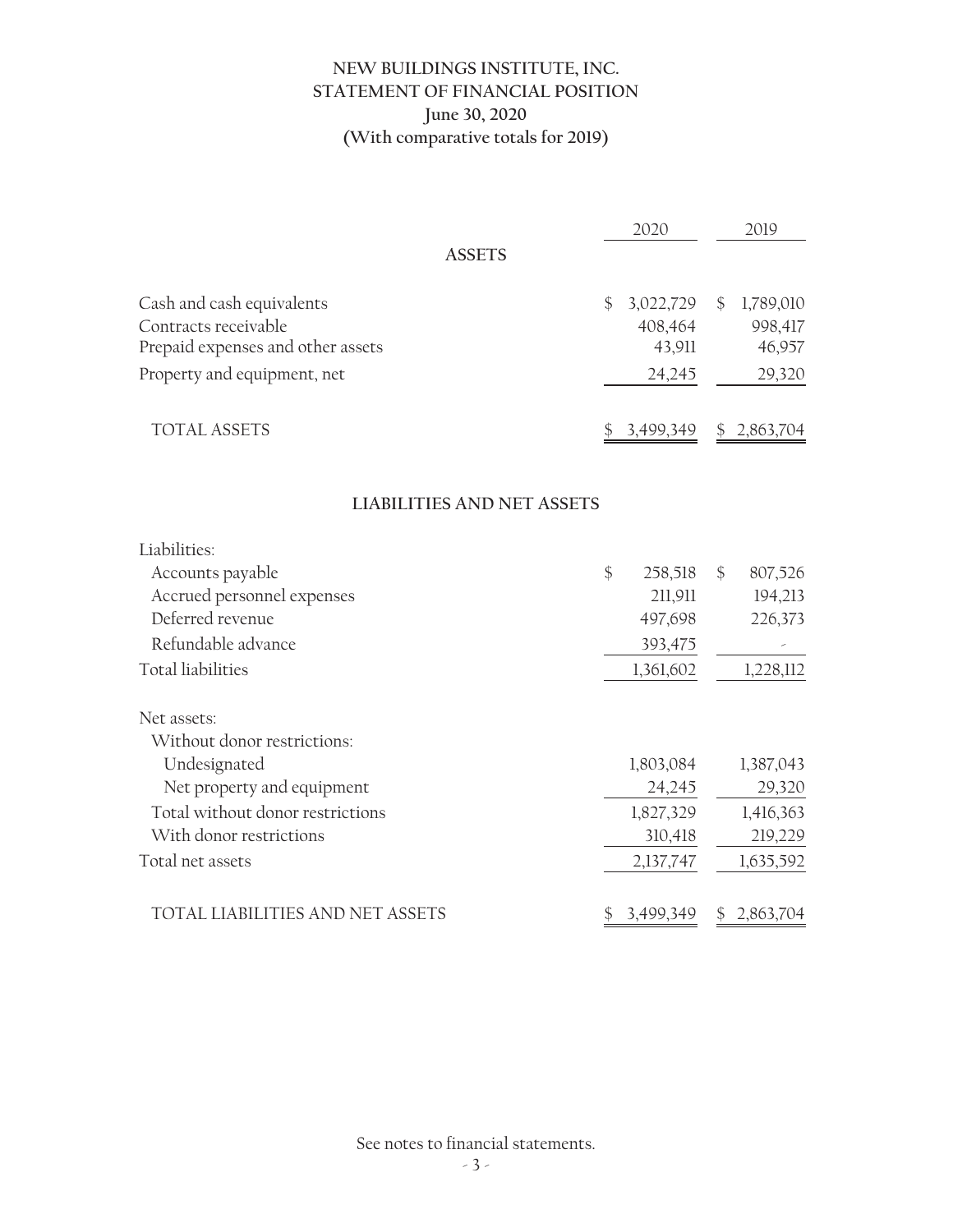# **NEW BUILDINGS INSTITUTE, INC. STATEMENT OF ACTIVITIES For the year ended June 30, 2020 (With comparative totals for 2019)**

|                                                                           |               |                      |    | 2020                     |    |           |    |           |
|---------------------------------------------------------------------------|---------------|----------------------|----|--------------------------|----|-----------|----|-----------|
|                                                                           |               | Without Donor        |    | With Donor               |    |           |    | 2019      |
|                                                                           |               | Restrictions         |    | Restrictions             |    | Total     |    | Total     |
| Support and revenue:                                                      |               |                      |    |                          |    |           |    |           |
| Contract service revenues                                                 | $\mathcal{S}$ | 2,812,477            | \$ |                          | \$ | 2,812,477 | S. | 3,492,084 |
| Sponsorship revenues                                                      |               | 778,697              |    |                          |    | 778,697   |    | 547,165   |
| Grants                                                                    |               |                      |    | 1,347,500                |    | 1,347,500 |    | 1,186,000 |
| Forum revenue                                                             |               | 217,121              |    |                          |    | 217,121   |    |           |
| Other income                                                              |               | 23,379               |    |                          |    | 23,379    |    | 14,377    |
| Net assets released from restrictions:                                    |               |                      |    |                          |    |           |    |           |
| Satisfaction of purpose restrictions<br>Satisfaction of time restrictions |               | 1,090,311<br>166,000 |    | (1,090,311)<br>(166,000) |    |           |    |           |
| Total support and revenue                                                 |               | 5,087,985            |    | 91,189                   |    | 5,179,174 |    | 5,239,626 |
| <b>Expenses:</b>                                                          |               |                      |    |                          |    |           |    |           |
| Program services:                                                         |               |                      |    |                          |    |           |    |           |
| Zero energy development                                                   |               | 1,100,526            |    |                          |    | 1,100,526 |    | 527,255   |
| Codes and policy                                                          |               | 1,125,220            |    |                          |    | 1,125,220 |    | 1,050,888 |
| Building and program innovation                                           |               | 1,904,490            |    |                          |    | 1,904,490 |    | 2,780,375 |
| Total program services                                                    |               | 4,130,236            |    |                          |    | 4,130,236 |    | 4,358,518 |
| Management and general                                                    |               | 469,114              |    |                          |    | 469,114   |    | 334,312   |
| Fundraising                                                               |               | 77,669               |    |                          |    | 77,669    |    | 46,650    |
| Total expenses                                                            |               | 4,677,019            |    |                          |    | 4,677,019 |    | 4,739,480 |
| Change in net assets                                                      |               | 410,966              |    | 91,189                   |    | 502,155   |    | 500,146   |
| Net assets:                                                               |               |                      |    |                          |    |           |    |           |
| Beginning of the year                                                     |               | 1,416,363            |    | 219,229                  |    | 1,635,592 |    | 1,135,446 |
| End of the year                                                           | \$            | 1,827,329            | \$ | 310,418                  | \$ | 2,137,747 | \$ | 1,635,592 |

See notes to financial statements.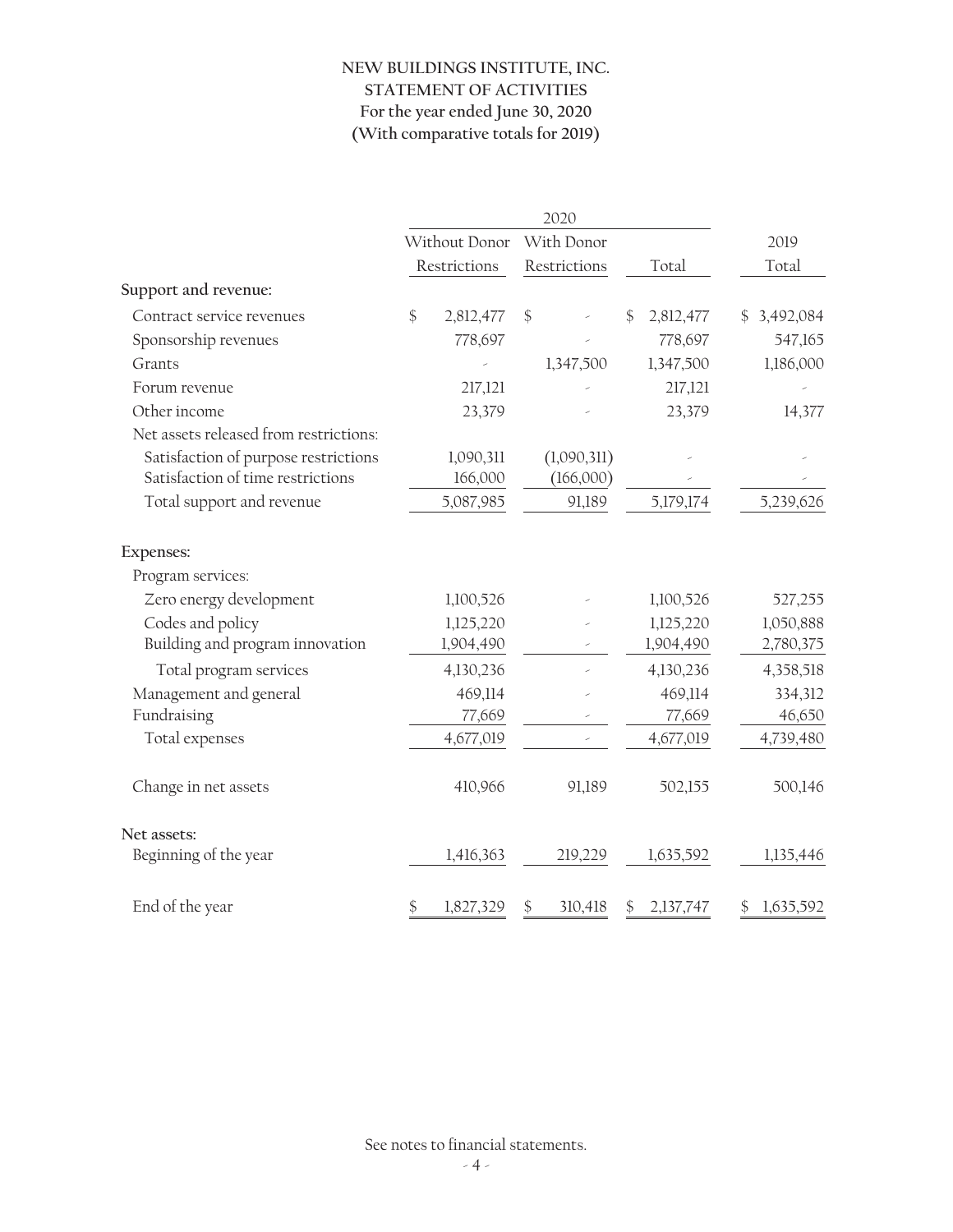# **NEW BUILDINGS INSTITUTE, INC. STATEMENT OF FUNCTIONAL EXPENSES For the year ended June 30, 2020 (With comparative totals for 2019)**

|                               |                  |               |             |  |              | 2020        |               |                         |                          |             |             |
|-------------------------------|------------------|---------------|-------------|--|--------------|-------------|---------------|-------------------------|--------------------------|-------------|-------------|
|                               | Program Services |               |             |  |              |             |               |                         |                          |             |             |
|                               |                  |               | Codes       |  | Building and | Total       |               |                         |                          |             |             |
|                               | Zero Energy      |               | and         |  | Program      | Program     |               | Management              |                          |             | 2019        |
|                               | Development      |               | Policy      |  | Innovation   | Services    |               | and general Fundraising |                          | Total       | Total       |
| Salaries and related expenses | \$<br>599,320    | $\mathcal{S}$ | 930,272     |  | 472,876      | \$2,002,468 | $\mathcal{S}$ | 374,631                 | 58,961                   | \$2,436,060 | \$2,132,592 |
| Project subcontractors        | 43,172           |               | 71,686      |  | 578,279      | 693,137     |               |                         | $\overline{\phantom{a}}$ | 693,137     | 1,903,136   |
| Project direct costs          | 395,164          |               | 37,525      |  | 793,709      | 1,226,398   |               |                         | ×                        | 1,226,398   | 406,885     |
| Professional fees             | 7,696            |               | 12,357      |  | 7,987        | 28,040      |               | 33,751                  | 2,641                    | 64,432      | 39,472      |
| Office, technology and other  | 22,250           |               | 33,758      |  | 21,196       | 77,204      |               | 28,448                  | 7,140                    | 112,792     | 109,907     |
| Occupancy                     | 20,956           |               | 20,380      |  | 16,639       | 57,975      |               | 17,159                  | 7,710                    | 82,844      | 80,492      |
| Other operating expenses      | 7,402            |               | 12,038      |  | 10,112       | 29,552      |               | 12,250                  | 737                      | 42,539      | 52,520      |
| Depreciation and amortization | 4,566            |               | 7,204       |  | 3,692        | 15,462      |               | 2,875                   | 480                      | 18,817      | 14,476      |
| Total expenses                | 1,100,526        |               | \$1,125,220 |  | \$1,904,490  | \$4,130,236 | \$.           | 469,114                 | 77,669                   | \$4,677,019 | \$4,739,480 |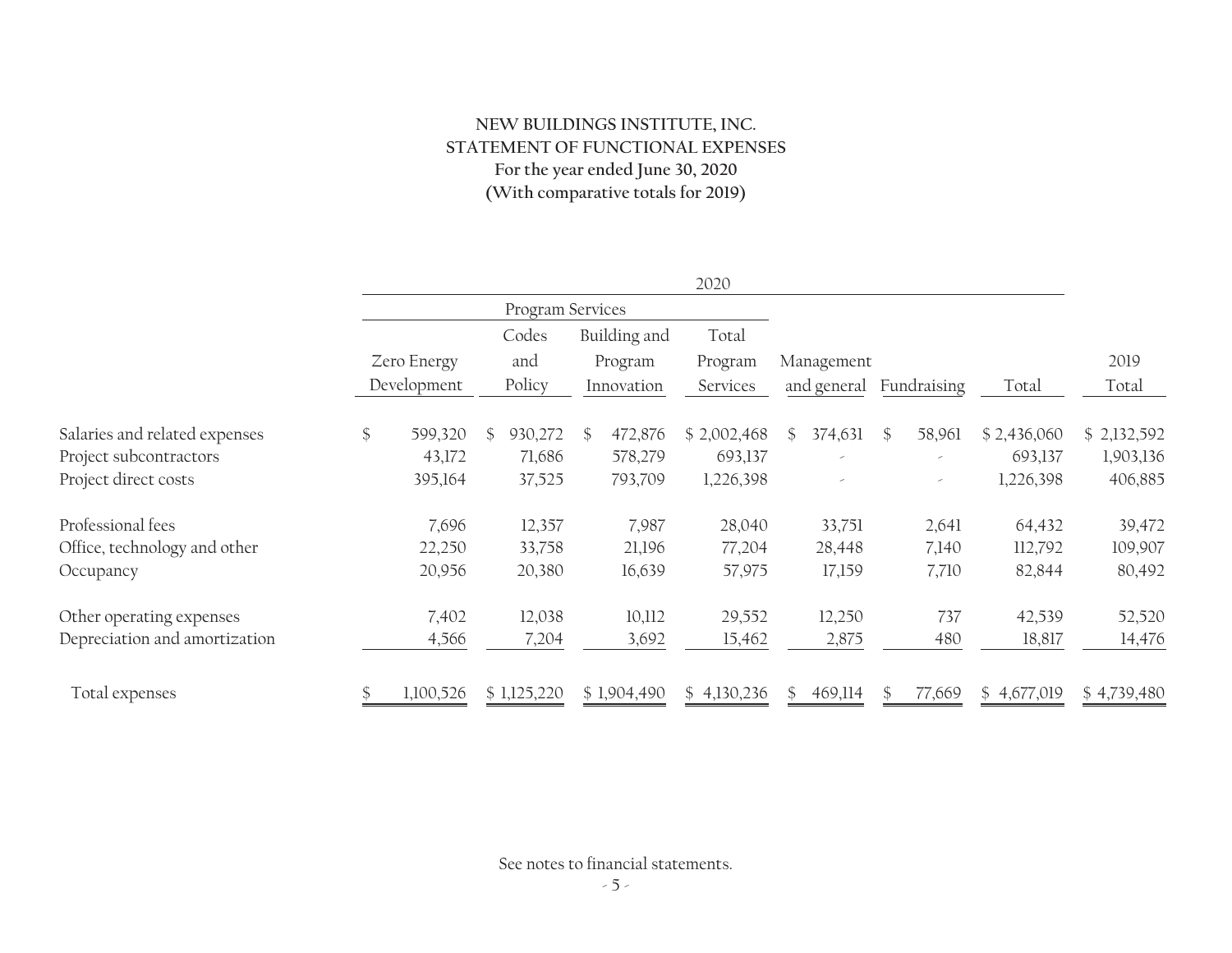# **NEW BUILDINGS INSTITUTE, INC. STATEMENT OF CASH FLOWS For the year ended June 30, 2020 (With comparative totals for 2019)**

|                                                                                        |               | 2020               | 2019            |
|----------------------------------------------------------------------------------------|---------------|--------------------|-----------------|
| Cash flows from operating activities:                                                  |               |                    |                 |
| Cash received from contractors                                                         | $\frac{6}{5}$ | 3,673,755          | \$3,198,459     |
| Cash received from sponsors, grantors and other                                        |               | 2,354,157          | 1,742,002       |
| Cash received from interest                                                            |               | 13,067             | 7,468           |
| Cash received from refundable advance                                                  |               | 393,475            |                 |
| Cash paid for payroll and related expenses                                             |               | (2,418,362)        | (2,091,713)     |
| Cash paid for other operating expenses                                                 |               | (2,768,104)        | (2,140,868)     |
| Net cash flows from operating activities                                               |               | 1,247,988          | 715,348         |
| Cash flows from investing activities:                                                  |               |                    |                 |
| Purchase of property and equipment                                                     |               | (14,269)           | (12, 231)       |
| Net cash flows from investing activities                                               |               | (14,269)           | (12, 231)       |
| Net change in cash and cash equivalents                                                |               | 1,233,719          | 703,117         |
| Cash and cash equivalents - beginning of year                                          |               | 1,789,010          | 1,085,893       |
| Cash and cash equivalents - end of year                                                |               | 3,022,729          | \$<br>1,789,010 |
| Reconciliation of change in net assets to net cash<br>flows from operating activities: |               |                    |                 |
| Change in net assets                                                                   | \$            | 502,155            | \$<br>500,146   |
| Adjustments to reconcile change in net assets to net                                   |               |                    |                 |
| cash flows from operating activities:                                                  |               |                    |                 |
| Depreciation and amortization                                                          |               | 18,817             | 14,476          |
| Loss on disposal                                                                       |               | 527                | 1,928           |
| (Increase) decrease in:                                                                |               |                    |                 |
| Contracts receivables                                                                  |               | 589,953            | (70, 859)       |
| Prepaid expenses and other assets                                                      |               | 3,046              | (16, 437)       |
| Increase (decrease) in:                                                                |               |                    |                 |
| Accounts payable                                                                       |               | (549,008)          | 467,981         |
| Accrued personnel expenses                                                             |               | 17,698             | 40,879          |
| Deferred revenue<br>Refundable advance                                                 |               | 271,325<br>393,475 | (222,766)       |
| Net cash flows from operating activities                                               | \$            | 1,247,988          | \$<br>715,348   |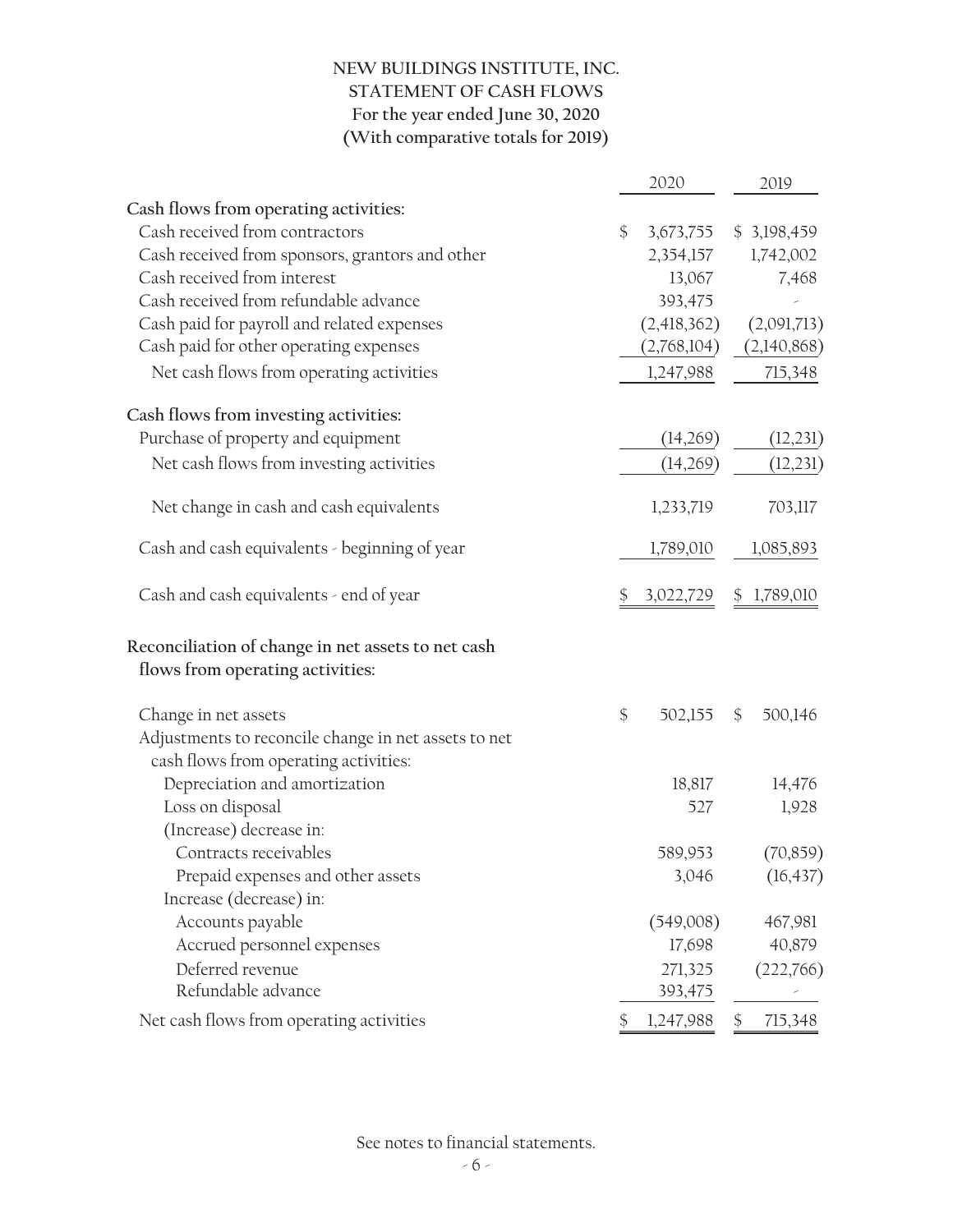### **1. NATURE OF THE ORGANIZATION AND SUMMARY OF SIGNIFICANT ACCOUNTING POLICIES**

# Nature of Organization

New Buildings Institute, Inc. (the Institute) is an independent, nonprofit organization founded in 1997 dedicated to making buildings better for people and the environment. The Institute promotes energy efficiency in buildings through policy development, research, training programs, and the development of guidelines and codes. The Institute works with national, regional, state, and utility groups, and serves as a "carrier" of ideas among states and regions regarding efficient, effective, and "advanced" buildings. The Institute's programs are as follows:

### **Zero Energy Development:**

The Institute's thought leadership, research, project tracking, education, communications, convening and networking on "Getting to Zero" focuses on driving higher numbers of zero energy and carbon neutral buildings. This program utilizes these multiple strategy areas to help build market capability and capacity, raise awareness and create advocates that will continue the current momentum for a transformation of the built environment to a standard of ultra-efficient, low-embodied carbon buildings that consume only as much energy as they produce through clean, renewable resources located onsite and within the community.

The Getting to Zero Forum convenes leading policymakers, design professionals, systems manufacturers, and others dedicated to zero energy and zero carbon buildings to connect, learn and collaborate.

# **Codes and Policy:**

Energy codes continue to be a crucial lever in transforming markets for high performance buildings. The Institute's work in this program area includes strengthening model building energy codes and increasing use and usefulness. The Institute also develops the necessary thought leadership to overcome critical issues that are hindering code advancement and create the technical basis for progressive code and policy approaches, such as stretch and outcome-based codes. The Institute works directly with leading jurisdictions to implement and increase compliance with these advanced code and policy strategies, as well as to develop code and policy roadmaps.

# **Building and Program Innovation:**

 Under its Building and Program Innovation program, the Institute develops the technical analyses, tools and guidance that provide critical support for building owners, practitioners, utilities and advanced jurisdictions that want to create or enhance programs that favor ultra-efficiency in commercial buildings. Examples include building science research, technology assessment, building standards and tools development, training and services, including the *New Construction and Multifamily Guides*, building portfolio diagnostic assessments using *FirstView*, modeling protocols and a building and code energy performance scale called *zEPI*.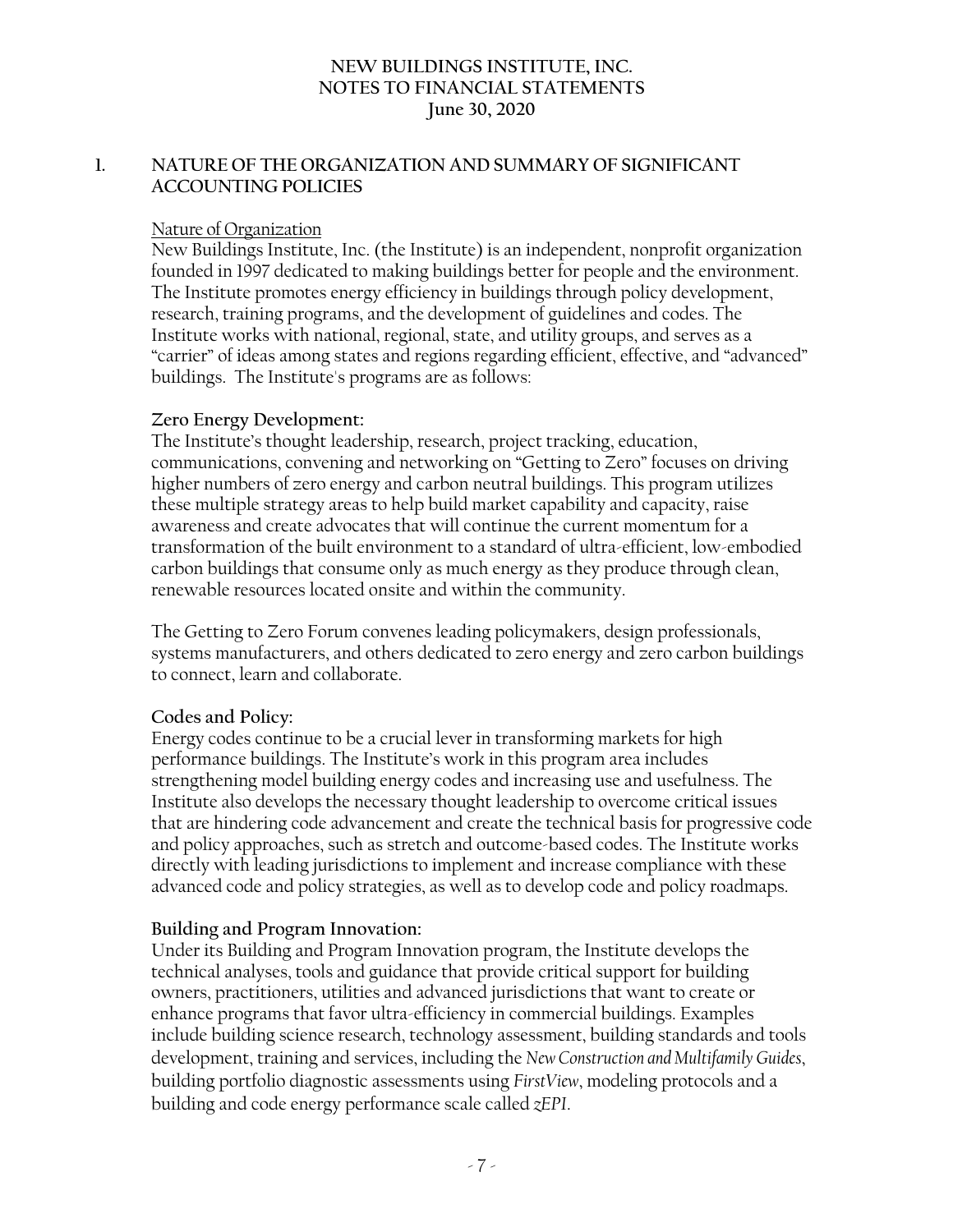### **1. NATURE OF THE ORGANIZATION AND SUMMARY OF SIGNIFICANT ACCOUNTING POLICIES, Continued**

### Net Assets

Net assets, revenues, gains, and losses are classified based on the existence or absence of donor or grantor imposed restrictions. Accordingly, net assets and changes therein are classified and reported as follows:

- *Net Assets Without Donor Restrictions* Net assets available for use in general operations and not subject to donor (or certain grantor) restrictions.
- *Net Assets With Donor Restrictions* Net assets subject to donor- (or certain grantor) imposed restrictions. Some donor-imposed restrictions are temporary in nature, such as those that will be met by the passage of time or other events specified by the donor. Other donor-imposed restrictions are perpetual in nature, where the donor stipulates that resources be maintained in perpetuity. Donor-imposed restrictions are released when a restriction expires, that is, when the stipulated time has elapsed, when the stipulated purpose for which the resource was restricted has been fulfilled, or both.

# Cash and Cash Equivalents

For purposes of the statement of cash flows, the Institute considers all highly liquid investments available for current use with maturities of three months or less at the time of purchase to be cash equivalents.

### Contracts Receivable

Contracts receivable are unsecured and reported at the amount management expects to collect on balances outstanding at year-end. Based on an assessment of the credit history with those having outstanding balances and current relationships with them, an estimate is made of the portion of the balance that may not be collected and reflected in an allowance for uncollectible accounts. Receivables are written off as a charge to the allowance when management deems the balance is uncollectible. As of June 30, 2020 and 2019, management believes all receivables as collectible and no allowance for uncollectible accounts is deemed necessary.

Contracts receivable over 90 days at June 30, 2020 and 2019 were approximately \$16,800 and \$82,300, respectively.

# Property and Equipment

Acquisitions of property and equipment in excess of \$1,000 are capitalized. Property and equipment purchased are recorded at cost. Donated assets are reflected as contributions at their estimated values on the date received.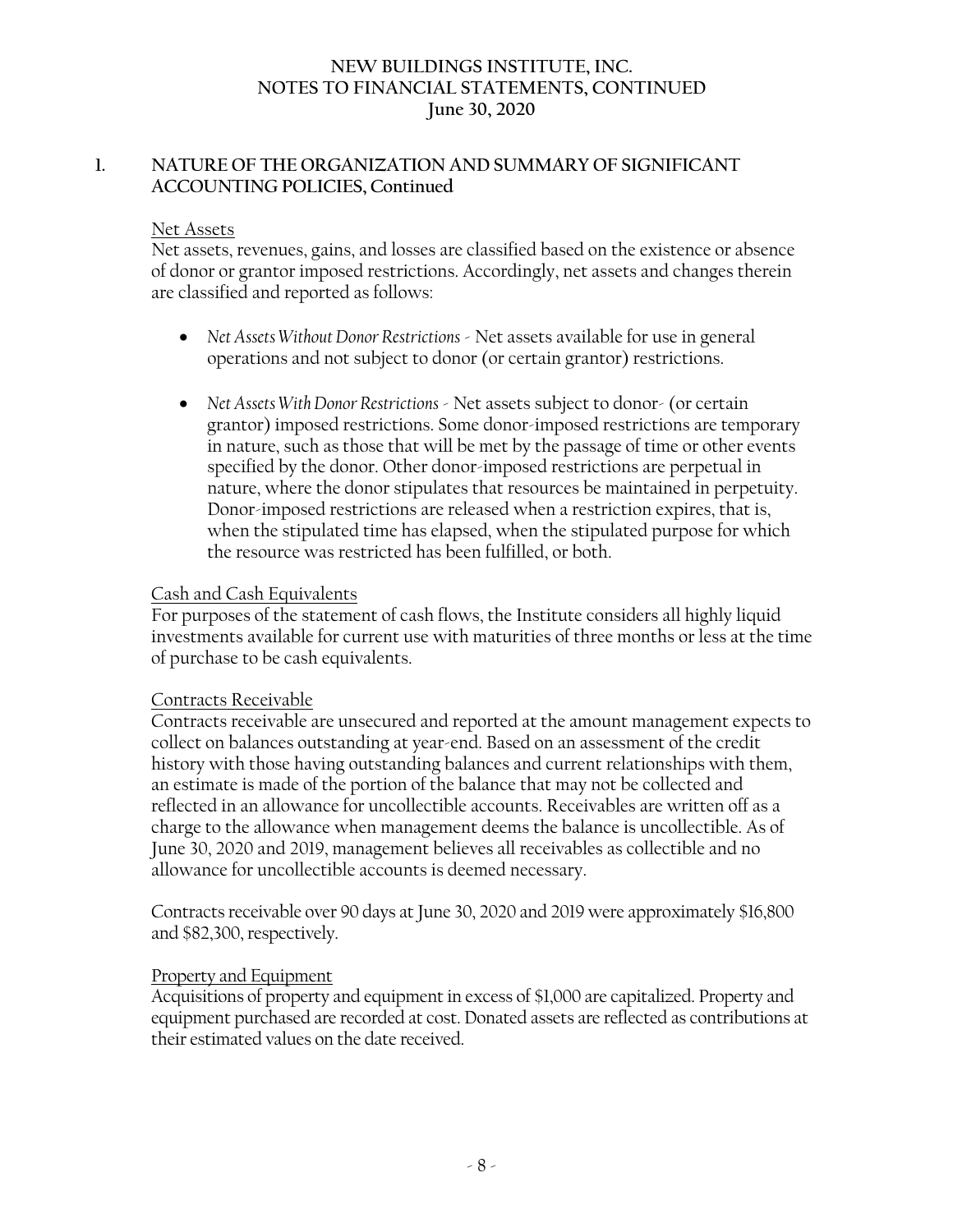### **1. NATURE OF THE ORGANIZATION AND SUMMARY OF SIGNIFICANT ACCOUNTING POLICIES, Continued**

# Depreciation and Amortization

Depreciation of property and equipment and amortization of software and website costs are calculated using the straight-line method over the estimated useful lives of the assets which range from three to five years.

### Revenue Recognition

Revenues from various sources are recognized as follows:

**Contract service revenues:** Revenue associated with contracts and fee for service arrangements is recorded when services are performed. Monies received in advance of providing services or incurring expenses are recorded as deferred revenue until earned. Conditional contract revenue, that is, those with a measurable performance or other barrier, and a right of return, are not recognized until the conditions on which they depend have been substantially met. The Institute has remaining balances on existing contracts through September 2021 of approximately \$1.2 million that will be recognized upon performance.

**Sponsorship revenues**: Sponsorships are recorded as revenue at the time of the commitment unless commensurate value is included as a part of the agreement. The portion of the sponsorship revenue that relates to commensurate value of the sponsor received in return is recognized when the performance obligations are met. Monies received in advance of incurring expenses are recorded as deferred revenue until earned.

**Grants and contributions:** Contributions, which include unconditional promises to give (pledges), are recognized as revenues in the period the Institute is notified of the commitment. Conditional promises to give, that is, those with a measurable performance or other barrier, and a right of return, are not recognized until the conditions on which they depend have been substantially met. Bequests are recorded as revenue at the time the Institute has an established right to the bequest and the proceeds are measurable.

**Forum revenue:** Revenue from the forum, a bi-annual industry conference, is recognized in the period in which the forum occurs.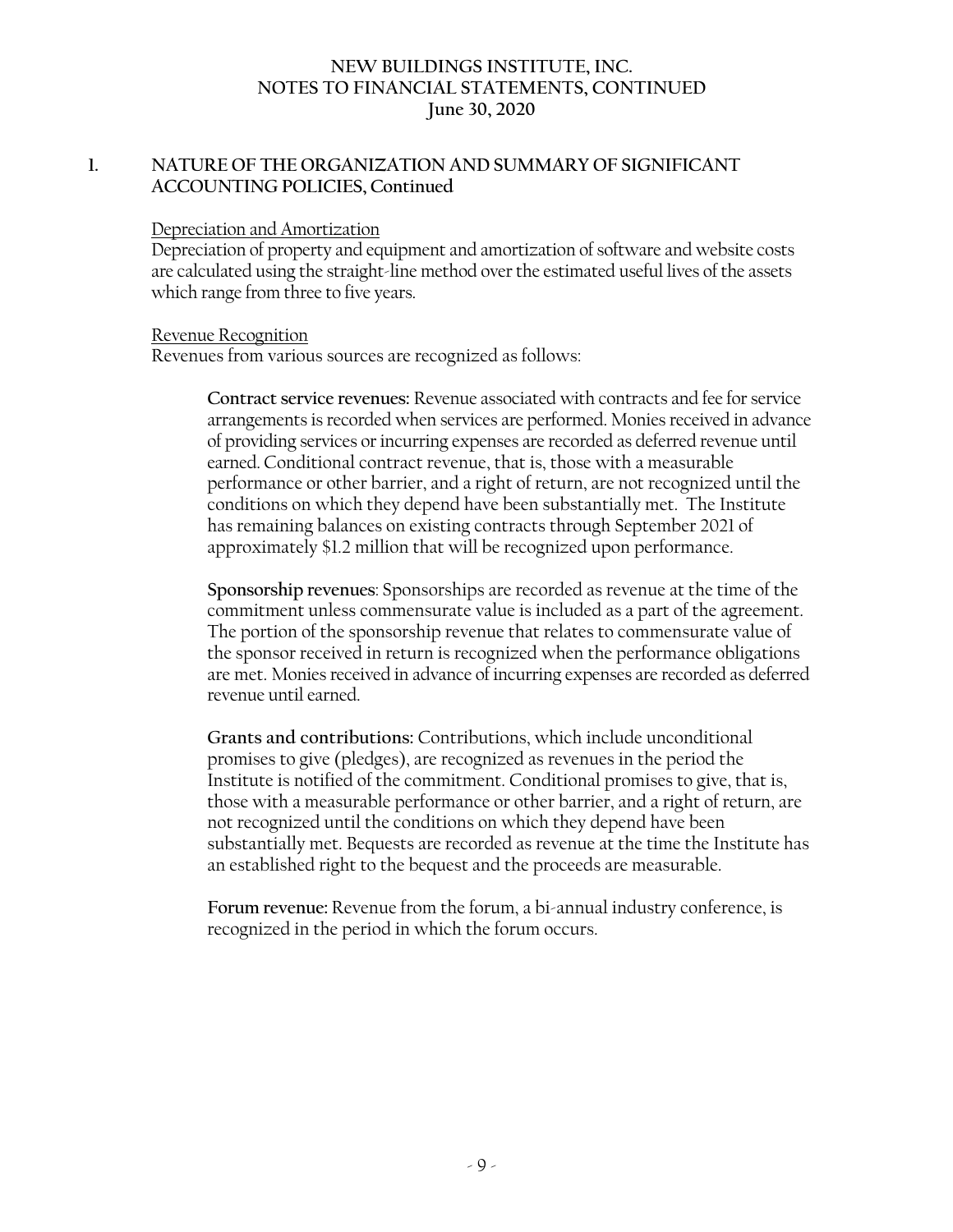### 1. **NATURE OF THE ORGANIZATION AND SUMMARY OF SIGNIFICANT ACCOUNTING POLICIES, Continued**

# Refundable Advance:

The Paycheck Protection Program (PPP) loan guaranteed by the Small Business Administration (SBA) is accounted for as a conditional advance and accrues interest at 1%. The advance may be forgiven partially or in its entirety if certain conditions are met, including incurrence of allowable qualifying expenses (mostly personnel and occupancy costs) and acceptance and approval of the forgiveness application by the lender. Upon satisfaction of the conditions, the advance will be recognized as revenue.

# Functional Expenses

The costs of providing various programs and other activities have been summarized on a functional basis in the statement of activities and in the statement of functional expenses. Accordingly, certain costs have been allocated among the programs and supporting services benefited. The expenses that are allocated include salaries and related expenses, occupancy, depreciation, professional services, office expenses, and other, which are allocated on the basis of employee equivalents.

# Income Tax Status

New Buildings Institute, Inc. is a nonprofit corporation exempt from income tax under section 501(c)(3) of the Internal Revenue Code and applicable state law. No provision for income taxes is made in the accompanying financial statements, as the Institute has no activities subject to unrelated business income tax. The Institute is not a private foundation.

The Institute follows the provisions of FASB ASC *Topic 740 Accounting for Uncertainty in Income Taxes.* Management has evaluated the Institute's tax positions and concluded that there are no uncertain tax positions that require adjustment to the financial statements to comply with provisions of this Topic.

# Changes in Accounting Principle

The Institute has implemented Accounting Standards Update 2014-09, *Revenue from Contracts with Customers* beginning in 2020. This standard establishes a new contract and control-based revenue recognition model, changes the basis for deciding when revenue is recognized over time or at a point in time, and expands disclosures about revenue. The various provisions of this standard resulted in no significant changes in the way the Institute recognizes revenue, and therefore, no changes to the previously issued financial statements were required on a retrospective basis.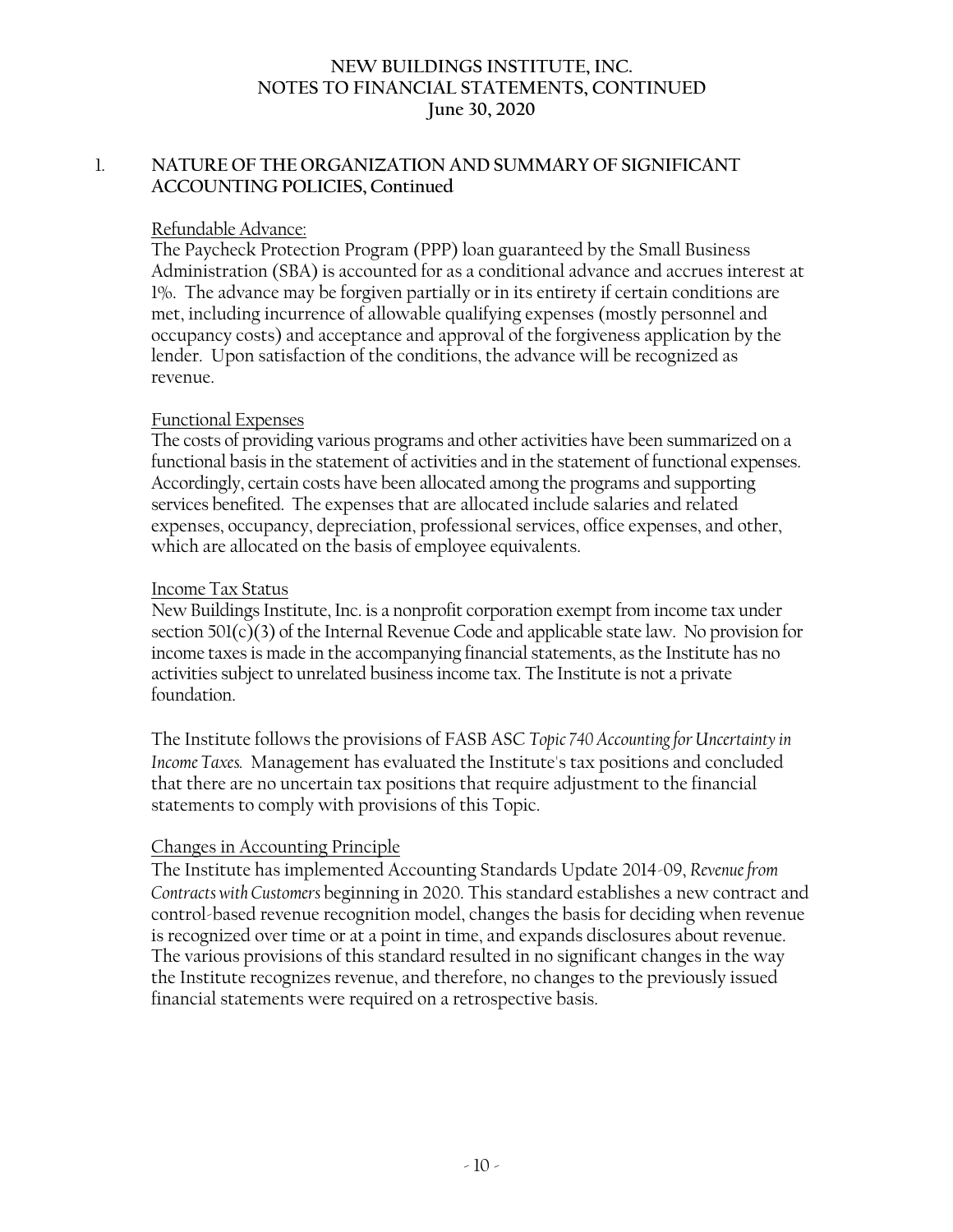### 1. **NATURE OF THE ORGANIZATION AND SUMMARY OF SIGNIFICANT ACCOUNTING POLICIES, Continued**

### Changes in Accounting Principle, Continued

The Institute also implemented Accounting Standards Update 2018-08*, Clarifying the Scope and the Accounting Guidance for Contributions Received and Contributions Made*. This standard assists organizations in evaluating whether transactions should be accounted for as contributions or exchange transactions and determining whether a contribution is conditional. The provisions of ASU 2018-08 were implemented applicable to both contributions received and to contributions made in the accompanying financial statements under a modified prospective basis. There was no significant impact to the Institute's revenue recognition in either year presented for this change in accounting principle.

### Use of Estimates

The preparation of the financial statements in conformity with U.S. generally accepted accounting principles requires management to make estimates and assumptions that affect the reported amounts of assets and liabilities and disclosure of contingent assets and liabilities at the date of the financial statements and the reported amounts of revenues and expenses during the reporting period. Actual results could differ from those estimates.

# Summarized Financial Information for 2019

The financial information as of June 30, 2019 and for the year then ended is presented for comparative purposes and is not intended to be a complete financial statement presentation.

### Reclassifications

Certain amounts were reclassified in the prior year financial statements to conform with the current year presentation.

### Subsequent Events

The Institute has evaluated all other subsequent events through October 27, 2020, the date the financial statements were available to be issued.

# **2. AVAILABLE RESOURCES AND LIQUIDITY**

The Institute regularly monitors liquidity required to meet its operating needs and other contractual commitments, while also striving to maximize the investment of its available funds. For purposes of analyzing resources available to meet general expenditures over a 12-month period, the Institute considers all expenditures related to its primary operations to be general expenditures. It excludes financial assets with donor or other restrictions limiting their use.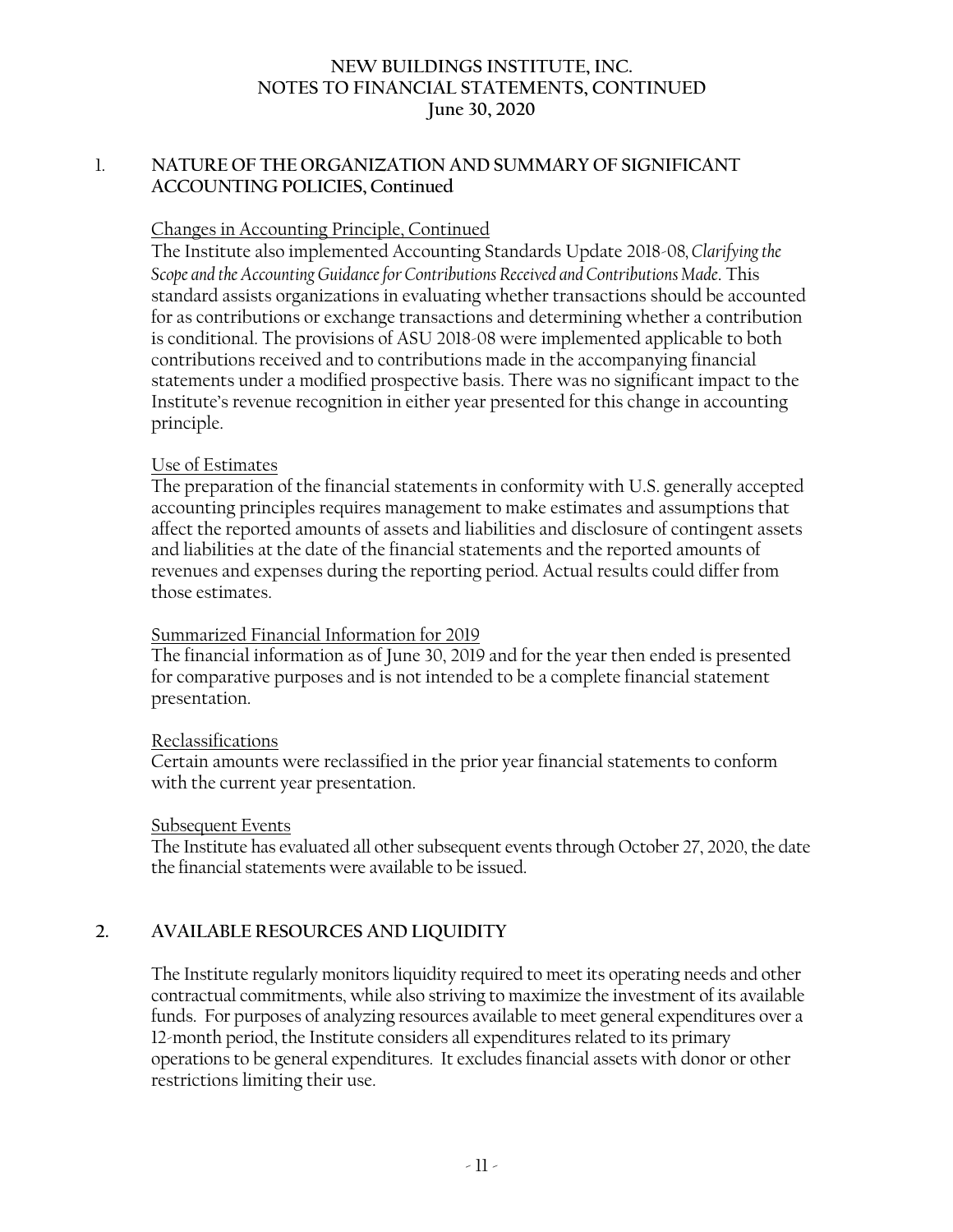# **2. AVAILABLE RESOURCES AND LIQUIDITY, Continued**

Financial assets of the Institute consist of the following at June 30, 2020 and 2019:

|                                                                | 2020        | 2019        |
|----------------------------------------------------------------|-------------|-------------|
| Financial assets:                                              |             |             |
| Cash and cash equivalents                                      | \$3,022,729 | \$1,789,010 |
| Contracts receivable                                           | 408,464     | 998,417     |
|                                                                | 3,431,193   | 2,787,427   |
| Less amounts unavailable for general expenditure:              |             |             |
| Net assets with donor restrictions (current)                   | 310,418     | 219,229     |
| Financial assets available for general expenditure \$3,120,775 |             | \$2,568,198 |

# **3. PROPERTY AND EQUIPMENT**

Property and equipment consist of the following at June 30, 2020 and 2019:

|                                           | 2020      | 2019      |  |
|-------------------------------------------|-----------|-----------|--|
| Office equipment and furniture            | 47,195    | 36,630    |  |
| Software and website                      | 41,965    | 41,965    |  |
| Total property and equipment              | 89,160    | 78,595    |  |
| Accumulated depreciation and amortization | (64, 915) | (49, 275) |  |
| Property and equipment, net               | 24,245    | 29,320    |  |

# **4. NET ASSETS WITH DONOR RESTRICTIONS**

Net assets with donor restrictions consist of the following at June 30, 2020 and 2019:

|               | 2020    | 2019               |  |
|---------------|---------|--------------------|--|
|               |         |                    |  |
| $\mathcal{S}$ |         |                    |  |
|               |         |                    |  |
|               | ۰       | 53,229             |  |
|               | 310,418 | 219,229            |  |
|               |         | 310,418 \$ 166,000 |  |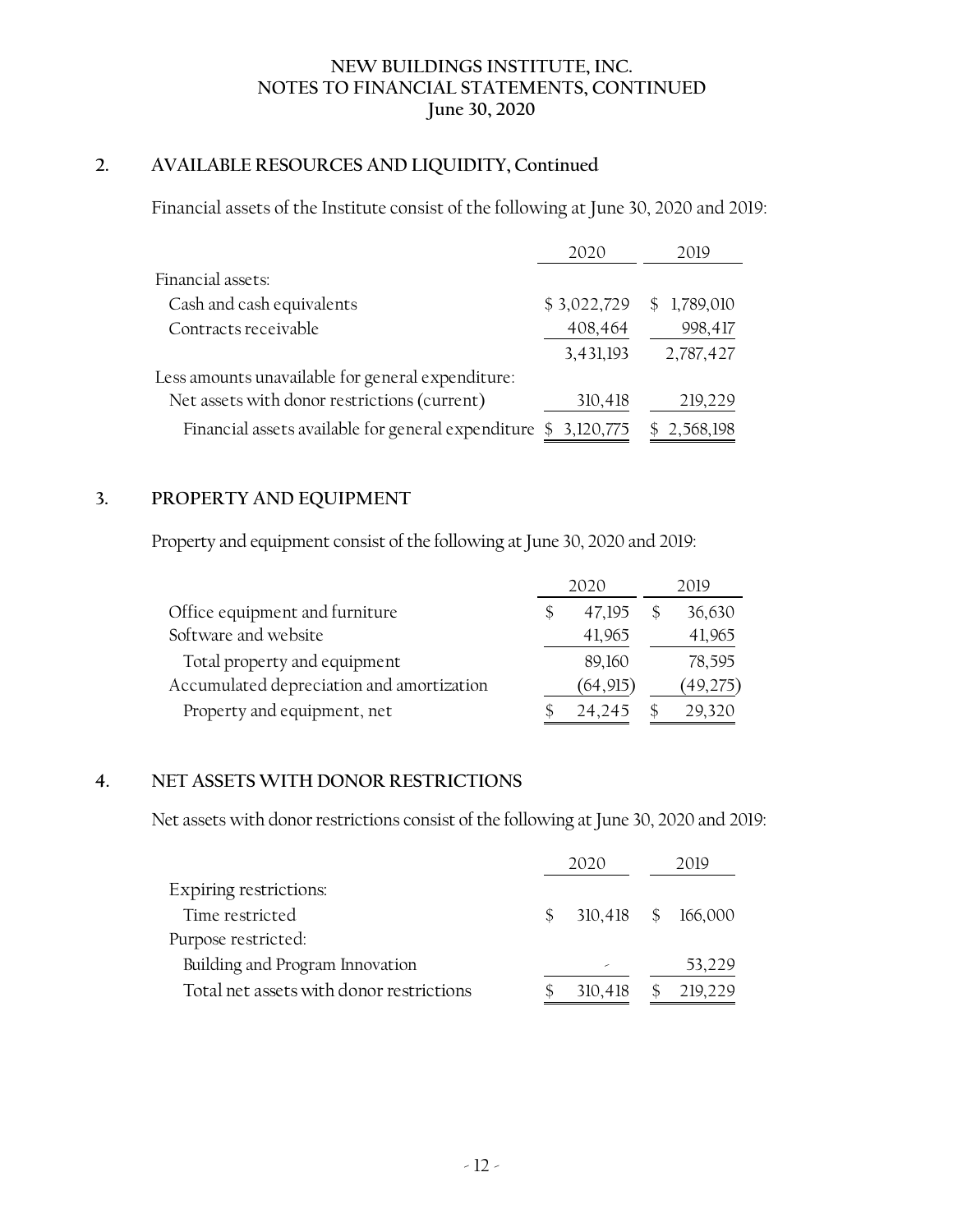### **5. REVENUE FROM CONTRACTS WITH CUSTOMERS**

For revenue from contracts with customers, the timing of revenue recognition, billings and cash collections may result in billed accounts receivable (contract asset) and customer advances and advanced payments (contract liabilities). Total revenue by contract type is as follows for the years ended June 30, 2020 and 2019:

| Revenue by type:                | 2020        | 2019        |
|---------------------------------|-------------|-------------|
| Contract services (performance) | \$2,812,477 | \$3,492,084 |
| Sponsorships (performance)      | 778,697     | 547,165     |
| Forum (occurrence)              | 217,121     |             |
| Total contract revenue          | \$3,808,295 | \$4,039,249 |

- Contract service arrangements are recognized upon the performance of services or deliverable. Payments on time and materials are generally paid in arrears upon the incurrence of allowable expenditures.
- Sponsorships include performance obligations and deliverables to be satisfied over time. The Institute estimates costs incurred to be the most reasonable input for the achievement of milestones under sponsorship arrangements.
- Revenue for events for which participants pay a registration fee is recognized when the event occurs. These deposits are liquidated when revenue is recognized. Event sponsorships are non-refundable, are often received in advance of events and result in contract liabilities (deferred revenue) until the event occurs and revenue is recognized.

The beginning and ending contract balances are as follows:

|                                        | June 30, |         |    |         |    |         |  |  |  |
|----------------------------------------|----------|---------|----|---------|----|---------|--|--|--|
| Accounts receivable (contract asset)   |          | 2020    |    | 2019    |    | 2018    |  |  |  |
| Contract services                      | \$       | 328,464 | \$ | 852,142 | \$ | 247,288 |  |  |  |
| Sponsorships                           |          | 50,000  |    | 40,000  |    | 336,000 |  |  |  |
| Forum                                  |          | 30,000  |    | 106,275 |    | 11,750  |  |  |  |
| Total accounts receivable              |          | 408,464 |    | 998,417 | S  | 595,038 |  |  |  |
| Deferred revenue (contract liability): |          |         |    |         |    |         |  |  |  |
| Contract services                      | \$       | 371,877 | \$ |         | \$ | ╭       |  |  |  |
| Sponsorships                           |          | 125,821 |    | 157,110 |    | 449,139 |  |  |  |
| Forum                                  |          |         |    | 69,263  |    |         |  |  |  |
| Total deferred revenue                 |          | 497,698 |    | 226,373 |    | 449,139 |  |  |  |

Revenue recognized for the years ended June 30, 2020 and 2019 that was included in contract liability balance at the beginning of each year was \$226,373 and 449,139, respectively.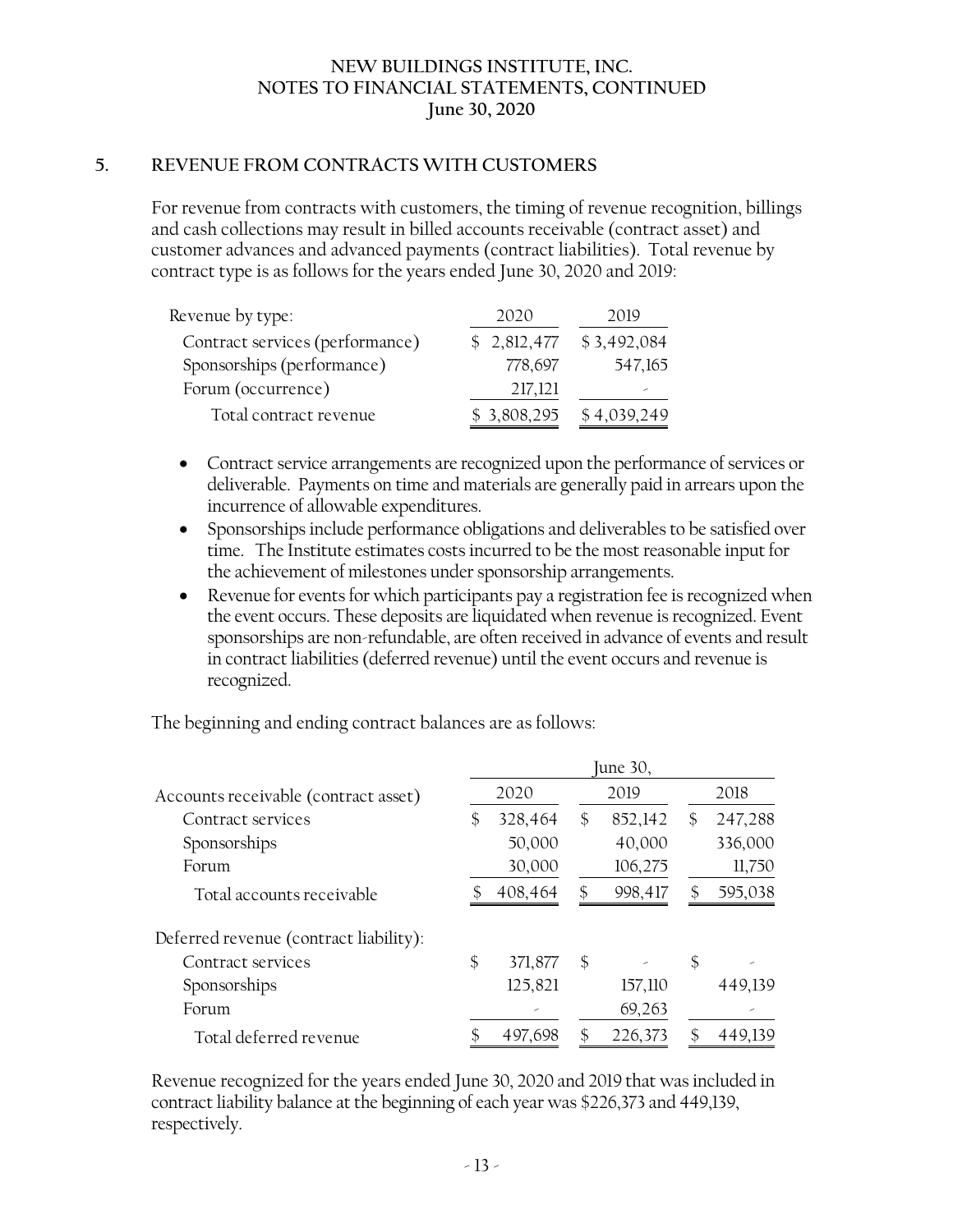### **6. LEASE COMMITMENT**

The Institute leases its administrative office under an operating lease which expires April 2021 at approximately \$6,800 per month. The lease is cancellable with 90 days notice. Rent expense approximated \$83,000 and \$80,000 for the years ended June 30, 2020 and 2019, respectively.

The future lease obligation under the lease is approximately \$69,200 for the year ending June 30, 2021.

### **7. RETIREMENT PLAN**

The Institute provides a tax-deferred compensation plan qualified under section 401(k) of the Internal Revenue Code for all employees following completion of three months of service. Employees are fully vested in the plan at all times. The Institute makes safe harbor contributions of 3% of eligible earnings. In addition, the Institute matches employee contributions to the plan up to a maximum of 2% of the employee's pay. The Institute's contributions to the plan approximated \$95,000 and \$84,000 for the years ended June 30, 2020 and 2019, respectively.

# **8. CONCENTRATIONS OF CREDIT RISK**

The Institute maintains its cash balances in several financial institutions. Balances at each institution are insured by the Federal Deposit Insurance Corporation (FDIC) up to \$250,000. The balances, at times, may exceed the federally insured limit. Balances in excess of insured limits were approximately \$332,200 and \$304,700 as of June 30, 2020 and 2019, respectively.

The Institute's revenues are concentrated with 55% of total revenues coming from two sources for the year ended June 30, 2020 and 53% of total revenues coming from two sources for the year ended June 30, 2019. The Institute's credit risk for contracts and contributions receivable is concentrated with 50% of the balances due from three entities at June 30, 2020 and 44% due from one entity at June 30, 2019.

### **9. RELATED PARTY DISCLOSURE**

Certain board members are in senior management positions with entities that provide sponsorships and engage in business activities with the Institute. These transactions occur in the normal course of business and are disclosed as part of the Institute's conflict of interest policy.